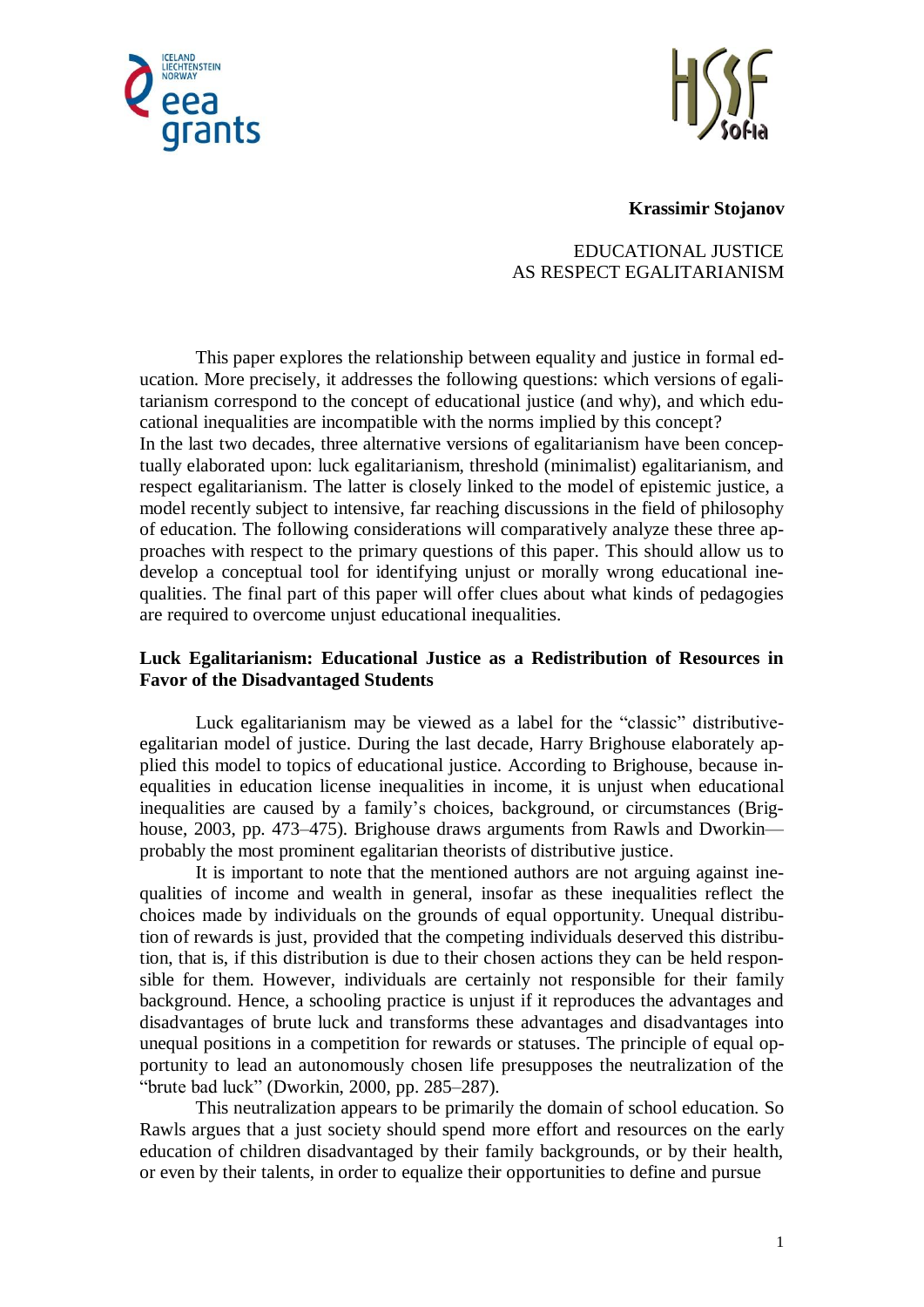



their own life prospects and competing for goods and employment positions with other individuals without these disadvantages (Rawls, 1999, pp. 86–87).

To sum up: Social justice presupposes equal education, understood as "*a positional good*, relative to the instrumental benefits it brings" (Brighouse, 2003, p. 475; emphasis in the original text). The equal distribution of this good presupposes a redistribution of educational efforts and resources in favor of disadvantaged children.

However, this claim for redistribution entails what Brighouse calls the "bottomless pit problem" (Brighouse 2003, pp. 477–478). Neutralizing disadvantages from family background alone would require an enormous amount of effort and resources since neutralization must target not only the unequal funding of schools but also the inequality of children's pre-school socialization and upbringing. Moreover, the principles of luck egalitarianism in education seem to imply a neutralization of inequalities in the natural gifts of the children. Children are certainly not responsible for their level of talent. A complete equalization of opportunities between children with different natural gifts, for example between children with and without mental disabilities, seems to be an entirely utopian goal, thereby making the bottomless pit problem seemingly unsolvable.

#### **Minimalist Egalitarianism as a Threshold Model of Educational Justice**

A prominent strategy to eliminate the bottomless pit problem is to define a threshold of educational equality that should be reached by every child. From this perspective, inequalities above the threshold are deemed acceptable. I would like to call this approach minimalist egalitarianism.

Generally speaking, it is possible to distinguish between the two different approaches to define a threshold of educational equality. By the late 1980s, Amy Gutmann proposed a "democratic threshold principle" based on the concept of deliberative democracy (Gutmann 1987). More recently, Martha Nussbaum developed a different, anthropologically founded argument, according to which a threshold of basic human capabilities should be cultivated in every human being (Nussbaum 2006).

Gutmann's threshold principle suggests that inequalities in the distribution of educational goods can be justified if – and only if – they do not limit the ability of every individual to effectively participate in the democratic process (Gutmann, 1987, p. 136). Gutmann understands this process as a practice of political deliberation, whose performance requires the ability to argumentatively evaluate different values and options of (and for) collective political action (Gutmann, 1987, p. 171). School education would be just if every child received an education that allows her to develop this ability, thereby enabling her to participate in the democratic process.

An obvious weakness of the concept is that it is limited to the political sphere, or more precisely, to the practice of political deliberation. But education concerns not only one's ability to participate politically, but also to provide individuals with the capacity to define and pursue one's own notion of a good life in society. As determined in the previous section, Rawls and Dworkin both endorsed this broader understanding of education. Education is not only about politics but also about social partic-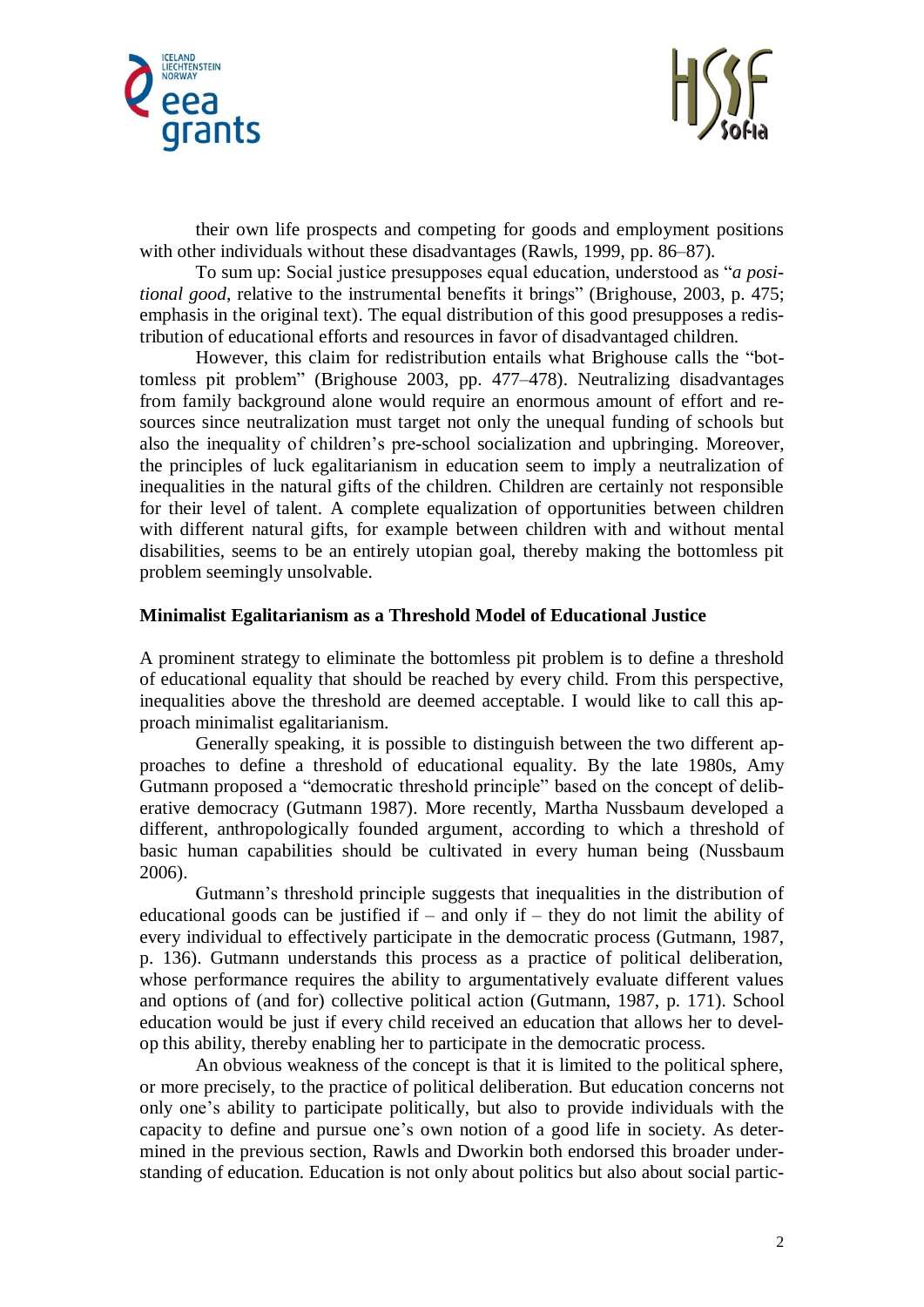

ipation in the broader sense of the term. Imagine that John received an education that provid-



ed him with the ability to deliberate but did not offer to him any of the high professional skills. When in competition with others who attended schools that offered sound training in these skills,

he would be deprived of positions and offices. Should the education that John received be considered "just"? No, obviously it should not.

Martha Nussbaum's threshold principle avoids Gutmann's political reductionism. Nussbaum identifies central human capabilities implicit in the idea of a life led with dignity. Furthermore, she endorses the idea of a threshold level for each capability, "[b]eneath which it is held that truly human functioning is not available for citizens; the social goal should be understood in terms of getting citizens above this capability threshold" (Nussbaum, 2006, p. 71). Human functions should be understood according to the concept of human dignity; that implies "[t]hat the capabilities in question should be pursued for each and every person, treating each as an end and none as a mere tool of the ends of the others" (Nussbaum, 2006, p. 70). Nussbaum offers a list of ten central human capabilities (e.g. affiliation, bodily integrity, and control over one's environment (political and material)) whose cultivation is a necessary condition for a dignified human existence (Nussbaum, 2006, pp. 76–78).

One may question whether all of those capabilities can claim universal validity. For example, it is difficult to deny that there may be large groups of human beings capable of leading a life of dignity without aiming to control their environment – both in the political sense of effective political participation or in the material sense of being able to hold property. However, this question is not crucial to this paper's argument. Another question seems to be much more urgent for the theory of educational justice: are all inequalities above the threshold of central human capabilities irrelevant to educational justice?

The following example illustrates this point. Ian is from a wealthy middle class family and attended a well-financed, high-performing school. Mary is from an underprivileged family and attended a school in her low-income neighborhood. The material resources in Mary's school are insufficient, there is permanent fluctuation among the underpaid teachers, and several students are confronting drug addiction and crime in their families. Despite this, the school manages to bring its students to the thresholds defined by Gutmann and Nussbaum. However, this is the maximum result that Mary's school can achieve.

This is not the case in Ian's school, which offers advanced classes in rhetoric, sciences, economics, and foreign languages. Mary's school cannot afford these advanced courses. Additionally, because the majority of students at Ian's school are middle class, the learning atmosphere is much comfortable then at Mary's school. It is obvious that by the end of their respective schooling both Ian and Marry will be able to effectively participate in the democratic process and lead a dignified human life. However, Mary will be less equipped to handle competition in social positions and offices. Her disadvantages are the result of her poorer education due to her underprivileged family background.

Even if Marry manages to move beyond the capability threshold, enabling her to participate politically in her society and/or to live a life of dignity, I think that most of us would share the intuition that Mary's educationally produced disadvantages are unjust. This paper claims that this intuition can be conceptually grasped and explicated through the approach of respect egalitarianism.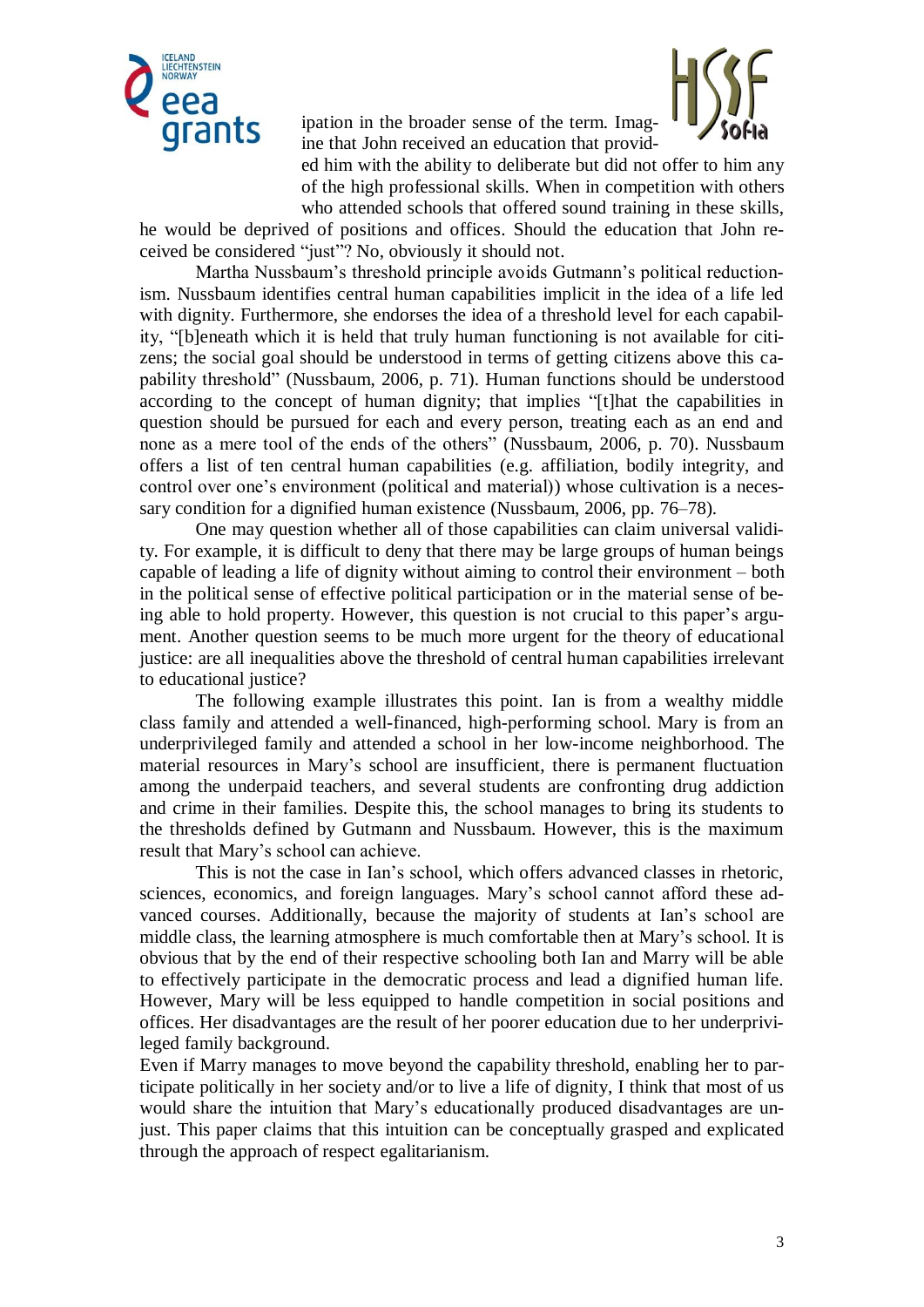

# **Respect Egalitarianism and Educational Justice**

Unlike proponents of the threshold model, respect egalitarians describe justice and injustice in terms of complete equality: it is understood however as a moral equality instead of as distributive or competence oriented. According to respect egalitarians, formal education cannot be restricted to reaching the capability threshold by everyone. The principle of respect egalitarianism rather presupposes that educational practices of discrimination or unequal treatment of children are unjust, even when these practices do not interfere with the goal of moving all children above the capability threshold that is required for political participation and/or for leading a good human life.

Unlike luck egalitarians, respect egalitarians understand justice as an *inner dimension*  of social relations and not primarily as an algorithm for a fair distribution of goods qua transferable *objects*. The underlying idea is that the development of individual autonomy (based on the development of self-respect) depends *immediately* and *primarily* on the quality of the social relations *themselves.* This refers to the social relations that the individuals are involved in and not the possession of distributable goods. Thus, justice presupposes overcoming certain forms of social relations, such as oppression and discrimination, rather than the distribution and redistribution of goods (Anderson, 2000; Gosepath, 2004). In other words, according to respect egalitarians, educational justice is not primarily a matter of the distribution and redistribution of educational resources but of the respectful treatment of all students. Thus, in the issue of educational justice, Birdhouse's bottomless pit problem loses its urgency. Respectful treatment is obviously not a distributive good. When a teacher "gives" respect to student A it does not imply that she "takes" this respect away from student B, nor does it mean that treating some students respectfully presupposes disrespectful treatment of other students.

What does it mean to treat (immature) persons with respect in educational contexts? Approximately fifty years ago, Richard S. Peters offered a description of respect in the field of education that remains unsurpassable in its semantic richness and analytic clarity.

In general respect for persons is the feeling awakened when another is regarded as a distinctive centre of consciousness, with peculiar feelings and purposes that crisscross his institutional roles. It is connected with the awareness one has that each man has his own aspirations, his own viewpoint on the world; that each man takes pride in his achievements, however idiosyncratic they may be. (Peters 1966, p. 59)

According to Peters, to respect someone implies recognizing her as possessing an "assertive point of view" and being capable of "judgments, appraisals, intentions, and decisions," or recognizing him as someone "[w]ho is capable of valuation and choice, and who has a point of view of his own about his own future and interests" (ibid., p. 210).

Thus, respect is the recognition of all features which constitute a person as a "distinctive centre of consciousness" – her feelings, purposes, aspirations, and achievements, as well as her capacity to make judgments. Now, the question is whether one can and should differentiate among those features and among the social and pedagogical relations that address them. This does seem necessary, especially in the context of school-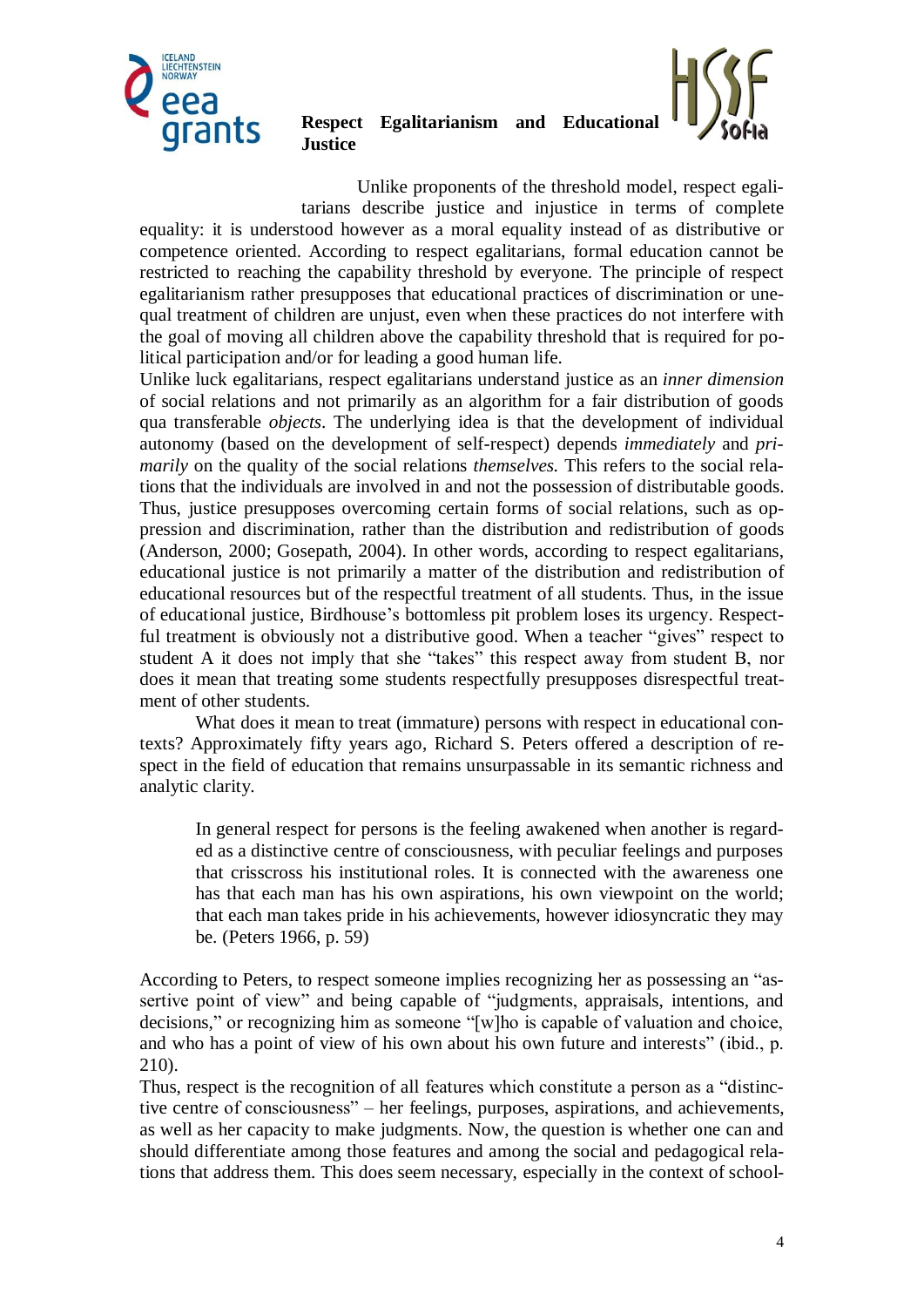

-

ing. Teachers cannot regard the judgments, feelings, or aspirations of children in the same



way. While educators should seriously consider the feelings of a child in their actuality, they may not acknowledge a child's judgments as being fully true and justified. Educators should

rather recognize the child's *potential* to develop the ability for true and justified judgments.

This difference, which seems to have enormous educational significance, may be best explained through Axel Honneth's distinction of two different forms of intersubjective recognition: empathy and cognitive respect. While the recognition form of empathy refers to the emotional needs and wishes of the individual, the recognition form of cognitive respect requires acknowledging the individual as a subject capable of moral autonomy. This capability manifests itself basically in deliberations about the legitimacy of norms. These deliberations presuppose a formal, universalistic moral perspective. Within the process of deliberation, the individual's ability to recognize others and herself as possessors of formal, universal, and equal rights is made evident (Honneth, 1992, pp. 173–185).

Hence, Honneth describes cognitive respect as more or less identical with juridical recognition (Honneth, 1992, pp. 173–196). In his view, to respect a person in that way means not discriminating against him by acknowledging that he has the same rights as every other human being. This recognition of individuals as bearers of rights presupposes the acknowledgement of individuals as morally accountable. It presupposes that they are endowed with practical reason – that is, that they are capable of taking the universal, moral point of view; taking responsibility for their own actions and decisions; and deliberating over moral and juristic norms vis-à-vis the moral point of view (ibid, pp. 173–185).

This conception of cognitive respect seems, at first glance, to have a restricted and/or only indirect applicability to education, for children obviously cannot yet be considered fully reasonable and morally responsible persons. The task of education is precisely to help children to become such persons. However, treating children with "prospective respect" (Curren, 2007, p. 47) is a necessary condition for this becoming. According to the concept of prospective respect, even if children cannot yet be considered fully reasonable, adults (especially teachers and parents) should nonetheless recognize them as having the *potential* to become reasonable persons endowed with moral autonomy.<sup>1</sup> This claim fits very well with Honneth's understanding of a future oriented dimension of intersubjective recognition. According to that future oriented dimension, persons can develop particular abilities given that significant individuals in their lives recognize (in advance) their potential to develop these abilities (Honneth, 1992, p. 110).

While cognitive respect concerns children's futures, empathy addresses children's actuality. To be empathic with children requires co-experience with their experiences – to feel their feelings as caused by their experiences and to understand their needs and ideals. Empathy means recognizing others as they are in their actual subjectivity and emotionally supporting them as they are in their present inner and outer life (Honneth, 1992, pp. 153–154).

Given that differentiation, in discussing respect egalitarianism, it is necessary to address both equality of empathy and equality of cognitive acknowledgement.

<sup>&</sup>lt;sup>1</sup> As Harvey Siegel persuasively suggests, the most significant justification for fostering rationality and reason, as intended by the educational program of critical thinking, is to treat schoolchildren with respect (Siegel, 2012, p. 192).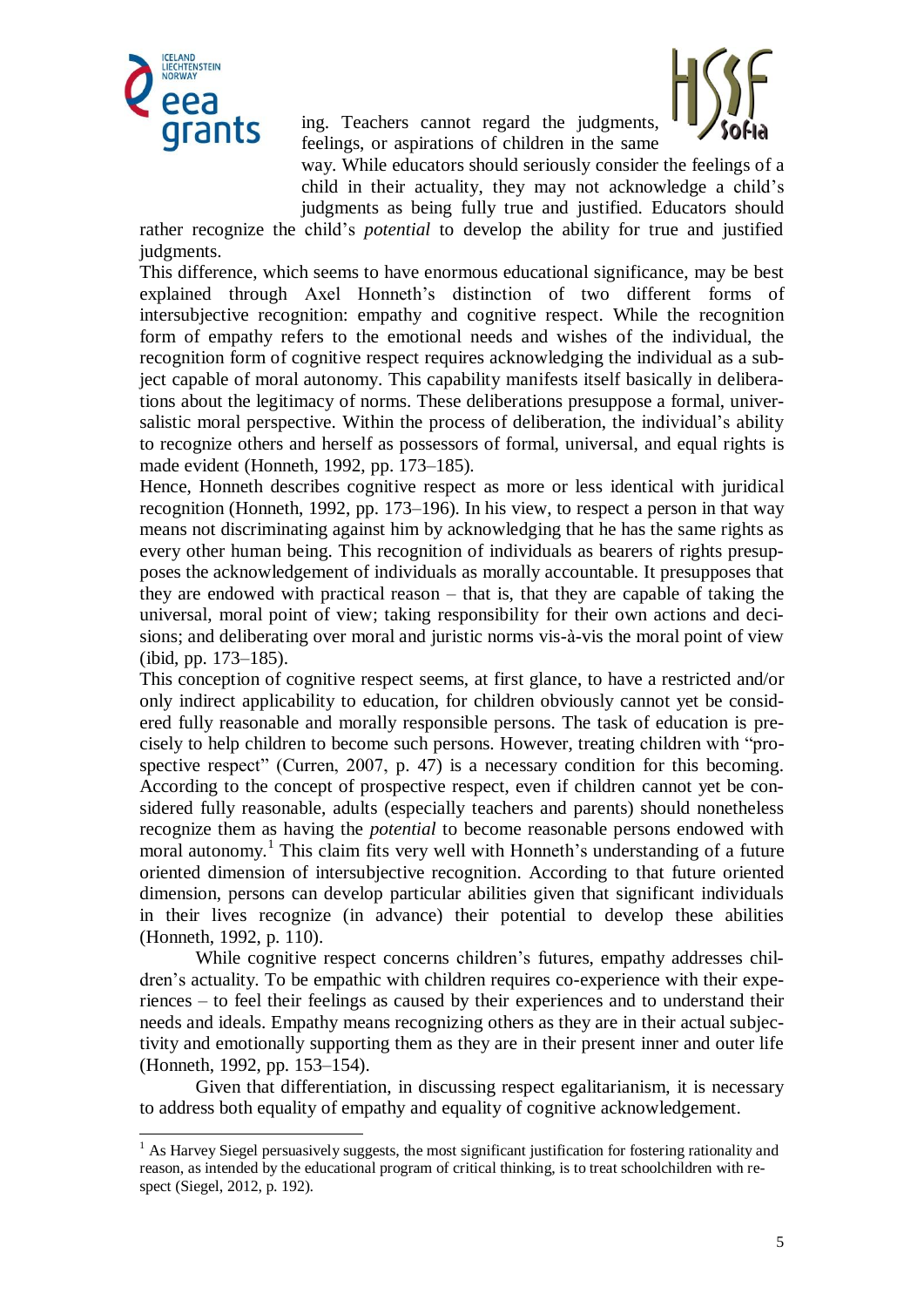

Equality of empathy does not necessarily imply that every teacher should equally love all pu-



pils. It is important to remember that norms of justice in general and egalitarianism in particular address in first instance institutional arrangements and not acts of individual behavior. The

demand for egalitarian empathy does not imply an appeal for teachers to equally love their pupils. Rather, it requires modes of teaching and re-structuring curricula, including the needs, ideals, and experiences of all school children in the classroom, and treating these needs, ideals, and experiences as the point of departure for all teaching activities and learning processes.

On the other hand, cognitive respect, as indicated above, means recognizing the child's potential for rationality, that is, for grasping concepts, understanding, and constructing arguments.

Now, when we try to think empathy and cognitive respect together in the context of school education, we will be heading to a notion of just pedagogies. These pedagogies focus affirmatively on both dimensions: the feelings and ideals of *all children* on one the hand and the potential of *all children* to articulate these ideals, feelings, and experiences conceptually on the other. Moreover, teachers who are engaged in this kind of pedagogy will actively initiate and support all children's efforts to articulate themselves in conceptual and argumentative ways.

Schools today – even in the most democratic countries – are still far away from implementing thus sketched norms of just pedagogies. These schools permanently generate what Miranda Fricker calls "testimonial" and "hermeneutical" injustices (Fricker, 2007, p. 1). These forms of epistemic injustices embody a lack of empathy and cognitive disregard, clearly illustrating what empathy and cognitive respect in education are about.

## **Respect Egalitarianism and Epistemic Injustice**

In a recent article, Ben Kotzee persuasively demonstrates that the conception of epistemic injustice, initially developed by Fricker, enables a deeper level of identification and analysis of forms of educational injustice: forms that are likely to have more devastating effects on the educational motivation and success of students than the unequal and/or unfair distribution of material resources in education (Kotzee, 2013, pp. 340– 349). Epistemic injustice directly concerns (mis-)recognition of different forms of knowledge and access to publicly validated knowledge (ibid, 340). Since education is basically about the transmission and growth of knowledge, the concept of epistemic justice seems more suited to the specific domain of educational institutions than the approaches that focus on distribution and redistribution of material goods. Generally speaking, the distributive terminology appears to be, in principle, incompatible with the transmission and production of knowledge. Kotzee states, "Furthermore, unlike social goods such as money, food, or housing that are limited and that must be distributed according to certain priorities, there is no limit in principle on the number of people that can know any particular truth" (ibid, p. 343). One person's knowledge of a truth does not prevent another's access to that truth, such that "[p]reventing one person of knowing too much does not improve the quality of what someone else knows" (ibid, p. 343).

Hence, from the perspective of epistemic justice, the most crucial moral pathology in education is not the lack of redistribution of material resources in favor of the disadvantaged by bad brute luck. This pathology consists rather of two forms of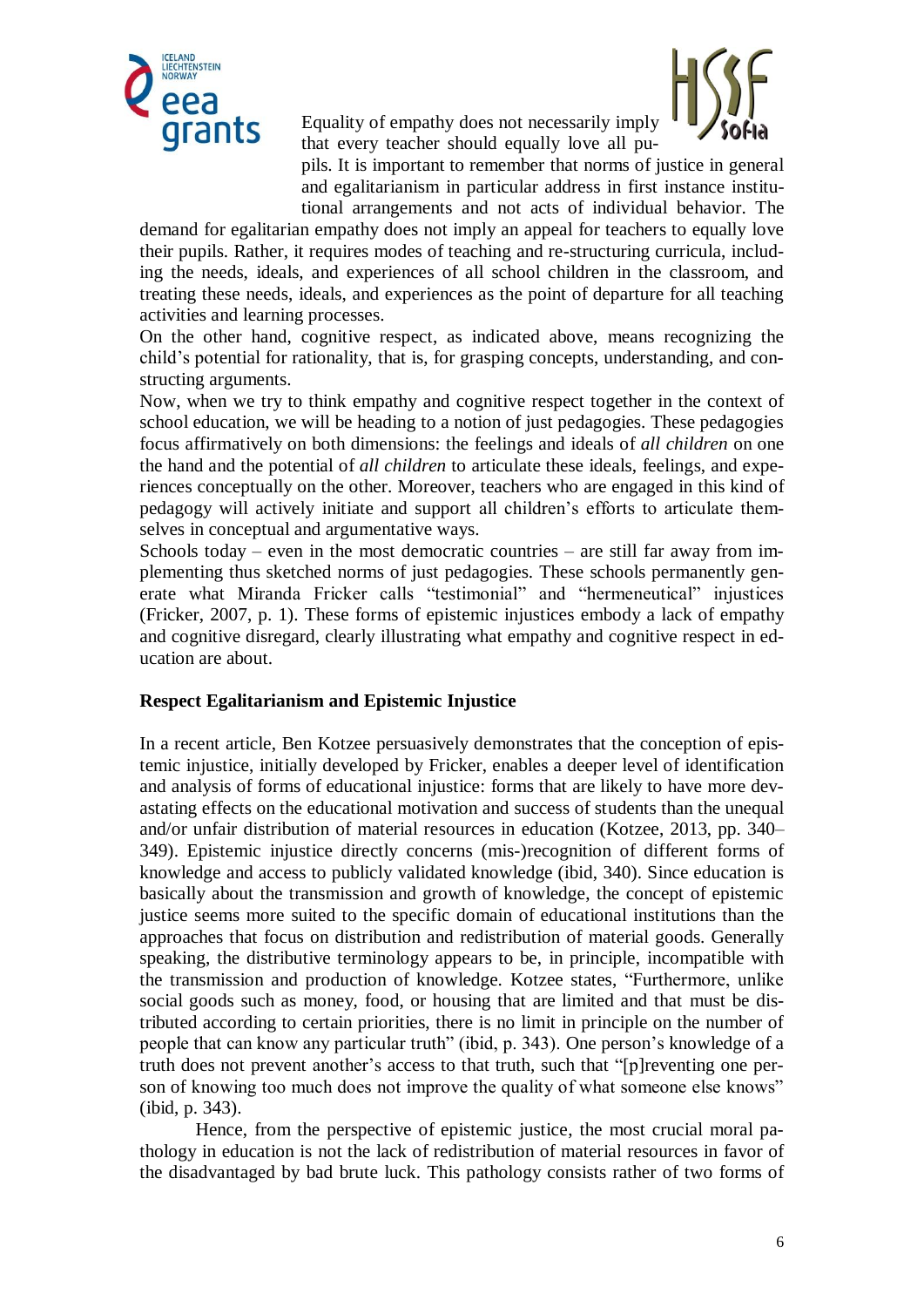

*disrespect*. Kotzee, following Fricker, calls these forms "testimonial injustice" and "hermeneutical injustice" (ibid, p. 344).



Now, it is important to stress in advance that both testimonial and hermeneutical injustice entail a lack of empathy *and* cogni-

tive respect, however in slightly different ways. While testimonial injustice is characterized by a lack for sensitivity for the specific beliefs and truth claims of certain persons, hermeneutical injustice is basically about neglecting the efforts and needs of those individuals to articulate their beliefs and experiences using publicly recognized concepts; it also concerns the deficit of social semantic resources for that articulation. Testimonial injustice occurs in cases where credibility is assigned based on who individuals are and not what they (may) know. These are cases, in which less credibility is given to students of a lower social status, although they may have an equal ability to gain and produce knowledge as middle class students. So, for example, several empirical surveys from Germany illustrate the point that teachers regularly evaluate children from immigrant families with a lower social status as only being eligible for lowperformance, non-academic secondary schools without a college track. This holds true even if these children reached the same level of knowledge-related abilities at the end of primary school as children from non-immigrant families who have gymnasium recommendations (Baumert, 2001, pp. 279–402). The main reason seems to be a particular pattern of thought that is apparently widely widespread among school teachers in Germany. According to the pattern, family socialization of every child as well as her "acculturation" determines the child's learning ability and hence her knowledgerelated credibility (Mannitz & Schiffauer, 2002, pp. 97–100). Thus, not only the level of a child's knowledge but also the "quality" of her culture and socialization are subject to discriminatory evaluation when decisions are made concerning the kind of secondary school the child should attend in his formal education.

This case is a clear example of a lack of what Fricker calls testimonial sensitivity. This refers to both a lack of empathy to students' beliefs and a respectful readiness to fully include those students in the space of shared information and argumentative discussion. As Fricker emphasizes, not including someone in that space means not recognizing e him as a 'knower,' and therefore hindering him to develop his potential as a knower (Fricker, 2007, p. 145).

The second form of epistemic injustice, the so called hermeneutical injustice, occurs when disrespect towards beliefs, intentions and achievements of certain people is embodied in the publicly (and educationally) validated language itself. This is the case particularly when there are no publicly recognized and developed concepts capable of adequately articulating the beliefs, experiences, aspirations, and achievements of members of marginalized groups (Fricker, 2007, pp. 5–7; pp. 147–152; Kotzee, 2013, pp. 344–345). So, it seems to be the case that in the "official" language of educational institutions in Germany, no concept exists to express the simultaneous selfidentification of students from immigrant families with different ethnic cultures as well as their multi-lingual socialization as an achievement, although translating between different languages and cultural contexts is obviously a valuable skill that can serve as a basis for producing new and important knowledge. Instead, educational authorities still place these students in cultural boxes thus reducing the distinctive subjectivity of those students to manifestation of a single "foreign culture" which is seen as being "deficient" with regard to German "leading culture". As some ethnographic studies suggest, it is very difficult for those students to find verbal means (in the form of publicly recognized concepts) to argue against their own subordination via these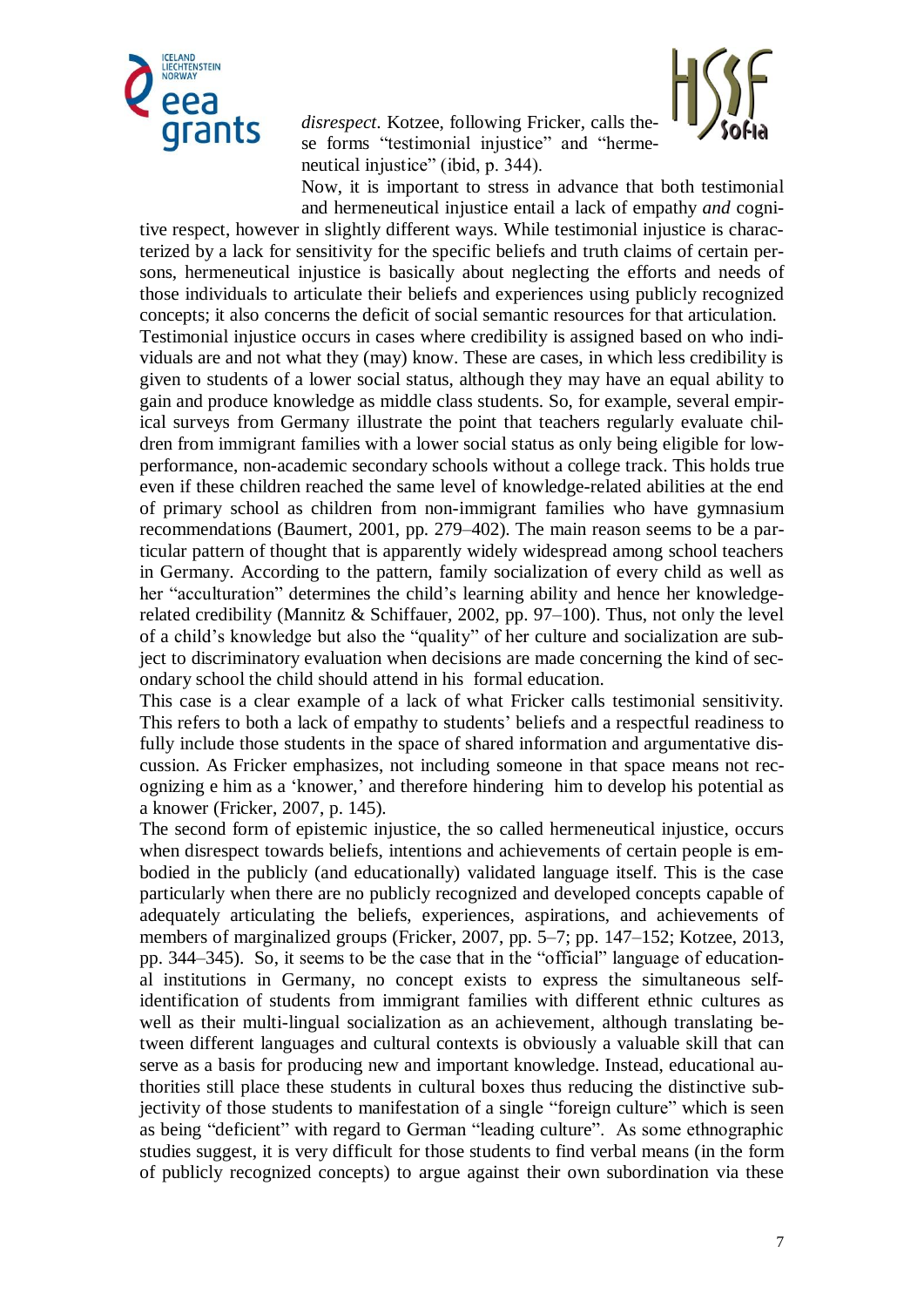

constructed "cultures" and against the educational ignorance of their specific knowledge



and abilities (Mannitz, 2003, pp. 319–320; Mannitz & Schiffauer, 2002, pp. 87–100).

This situation disregards the need and demand for recognizing moral equality and valuable achievements (lack of empathy), as well as lack of support for certain marginalized groups of students to make their experiences intelligible and so to participate in the process of knowledge production (lack of cognitive respect). Both of these deficits are the result of cultural domination, largely organized upon a homogeneous canon of traditional knowledge. This canon is not open to conceptual innovations, that is, to new concepts that articulate the experiences and achievements of marginalized groups.

It is not difficult to imagine educational institutions that are able to prevent testimonial injustice and hermeneutical injustice, lack of empathy and lack of cognitive respect. Such institutions would be characterized by an equal regard for different forms of knowledge and the knowledge related abilities of the students, regardless of their social status. Furthermore, within such educational institutions, the beliefs, ideals, and experiences of all students would be brought into the classroom. These beliefs, ideals, and experiences would be the focus and the departure point for teaching at schools claiming to be just. With regard to the issue of construction of school curricula this requires in first place that these curricula should be inclusive to the beliefs and experiences of all social groups and not restricted to the worldviews and values of the upper and middle classes and/or to cultural majorities. Second, the curricula should be flexible enough to enable teachers to use students' experiences and beliefs – and not fixed "scientific truths" – as points of departure for their teaching.

Unfortunately, most schools are still ignorant of the experiences and beliefs of their students, as well as their potential to articulate these experiences and beliefs conceptually and transform them into knowledge. This is especially true with regard to students who do not belong to culturally and socially dominant groups. Instead, schools are still endorsing a top-down approach, focusing on fixed canonic truths that they attempt to transmit to the heads of the students. This is the main reason why contemporary school education remains unjust.

#### **Which Educational Inequalities are (not) unjust?**

The leading goal of this paper was to formulate and justify a normative principle that allows for differentiation between just and unjust inequalities in formal education. Thus far, it has been argued that the approaches of both luck egalitarianism and threshold egalitarianism fall short of this goal. Luck egalitarianism is associated with the bottomless pit problem, which seems conceptually and politically unsolvable. Besides, luck egalitarians tend to interpret education as a positional, distributive good with primarily extrinsic worth. This ignores the fact that education is essentially the growth of knowledge, which is a non-positional good with primarily intrinsic value. On the other hand, threshold egalitarians do not offer conceptual means of discriminating between just and unjust educational inequalities that lie above the capability threshold that every person needs to participate in the political life of his society and/or to live a life of dignity. In other words, simply reaching the capability threshold does not imply that all students have received an equally good education.

This leads us to a distinction that is crucial for developing a thorough account of educational justice. As John Calvert recently argued, one should strictly differentiate be-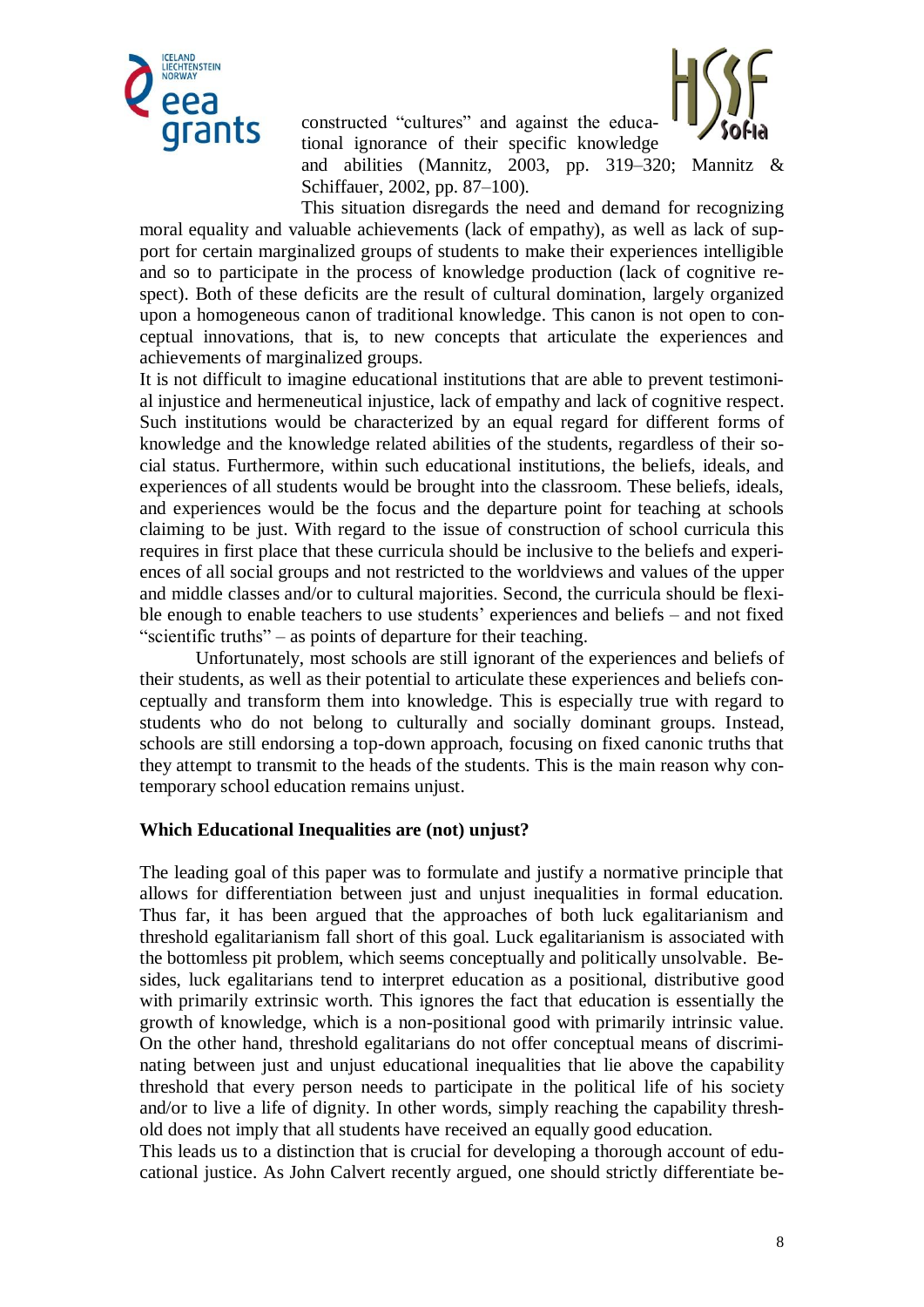

tween "equal educational opportunities" and "equal education" (Galvert, 2014, p. 83). While



at the talk about "equal educational opportunities" we face actually a notion of *social* justice *through* education, equal education regards justice *in* education, that is, *educational justice* in

the precise sense of the term. Justice in education is foremost about enabling the maximal growth of self- and world-knowledge for every student and enabling every student to participate in the processes of producing and transmitting knowledge in society. Justice in education is "only" in second place about the question of how this enabling of knowledge may affect student's economic and social opportunities.

The approach of respect egalitarianism is best equipped to answer the question of how school education can enable the maximal growth of knowledge and participation in knowledge for every student. Let us recall the great insight of John Dewey that growth of knowledge is carried out by mediation between personal experiences and beliefs on the one hand and conceptual contents that claim universal validity on the other (Dewey, 1964, p. 344 ff.; p. 351). In order to initiate this mediation, school education has both to address the personal-subjective ideals, worldviews, needs and feelings of the students, *and* to provide the students with opportunities, pedagogical space and skills to articulate these self-building entities conceptually and argumentatively on the ground of students' becoming fluent in mastering of academic subjects. Empathy is required to fulfil the former task, while the latter presupposes cognitive respect, culminating in students' initiation into discursive practices of acquiring and justifying knowledge. We face educational injustice in the sense of respect egalitarianism when the beliefs and experiences of certain groups of students are not represented in the classroom or curricula; when certain students are labelled as not having the potential to grasp and apply conceptual content; or when students are not receiving sufficient support in their schools to become fluent in conceptual understanding and (self-) articulation.

The implementation of these norms of educational respect (i.e. empathy and cognitive respect) would not lead to an elimination of all inequalities between students' levels of knowledge or between social and economic opportunities of high school absolvents. Levels of knowledge and social opportunities depend on several factors, many of which are largely beyond the scope of formal education, such as family care, upbringing, or peer groups. Educational institutions would nevertheless become just if they treated all students with equal respect; this means that they would not internally produce epistemic injustice.

These considerations should not be misunderstood to mean that distributive questions are irrelevant for educational justice in the respect approach. Educational injustice in the form of disrespect is closely linked to unfair distribution of material resources. When educational policymakers and teachers disregard the experiences and the knowledge ability of students with an underprivileged social and cultural status, they tend to spend less money and effort on disadvantaged students' education as compared with students from wealthier circumstances who are situated in culturally mainstream families. It is ultimately this genetic link between unequal distribution of resources in education that neglects underprivileged children, and disrespect towards those children that makes this distribution unjust.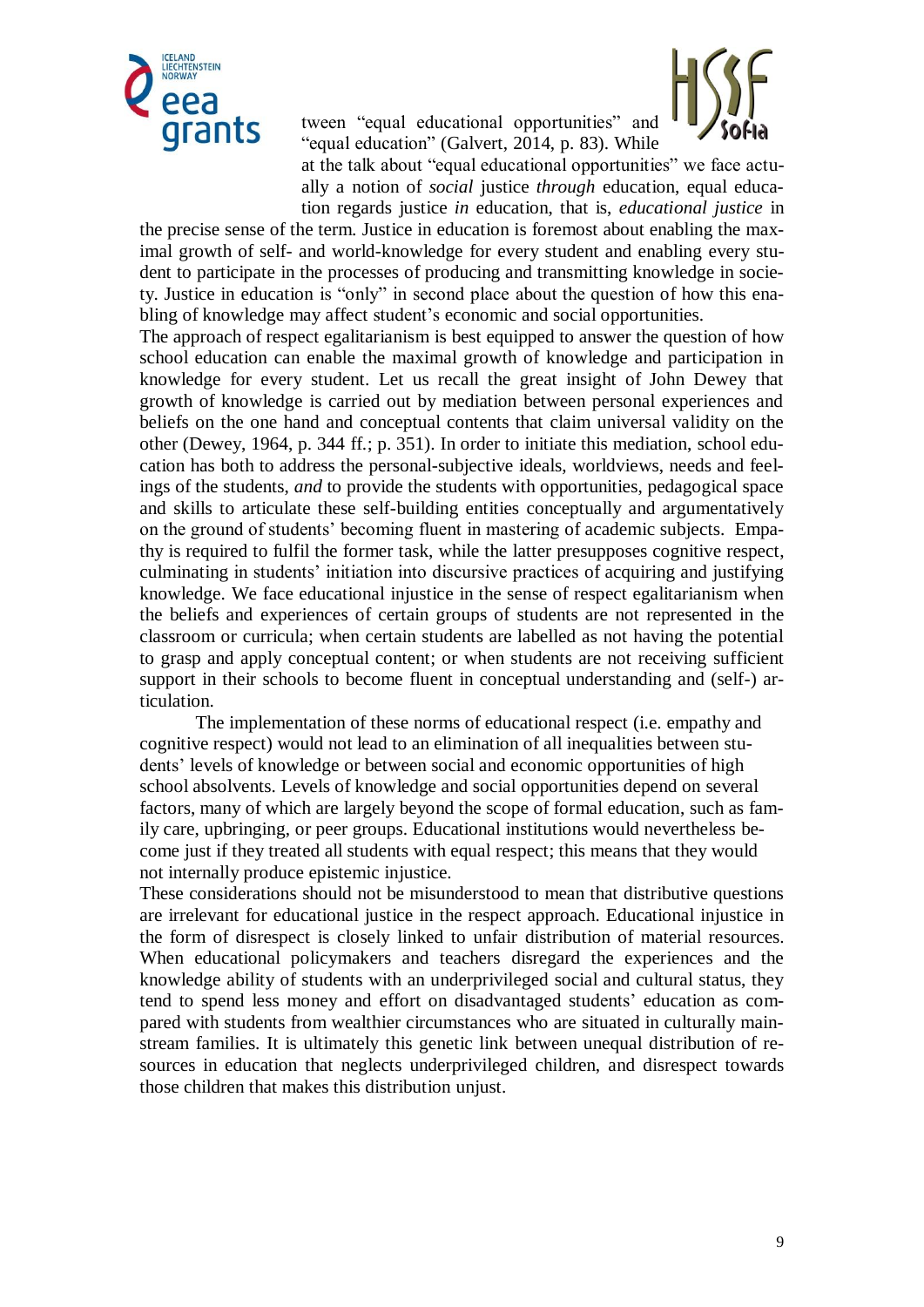

### **References**



Anderson, E. (2000). Warum eigentlich Gleichheit? In A. Krebs (Ed.), *Gleichheit* 

*oder Gerechtigkeit. Texte der neunen Egalitarismuskritik* (pp. 117–171). Frankfurt: Suhrkamp.

Baumert, J. at al (2001). PISA 2000 *Basiskompetenzen von Schülerinnen und Schüler im internationalen Vergleich.* Opladen: Leske & Budrich.

Brighouse, H. (2003). Educational equality and justice. In R. Curren (Ed.), *A companion to the philosophy of education* (pp. 471–486). Oxford: Blackwell.

Calvert, J. (2014). Educational equality: Luck egalitarian, pluralist and complex. *Journal of Philosophy of Education, 48*(1), 69–85.

Curren, R. (2007). Coercion and the ethics of grading and testing. R. Curren (Ed.), *Philosophy of education: An anthology* (pp. 465–476). Malden: Blackwell.

Dewey, J. (1964). *On education. Selected writings. Edited and with an introduction by Reginald D. Archambault.* Chicago: The University of Chicago Press.

Dworkin, R. (2000). *Sovereign virtue. The theory and practice of equality.* Cambridge: Harvard University Press.

Fricker, M. (2007). *Epistemic injustice, power & ethics of knowing.* Oxford: Oxford University Press.

Gosepath, S. (2004). *Gleiche Gerechtigkeit. Grundlagen eines liberalen Egalitarismus*. Frankfurt: Suhrkamp.

Gutmann, A. (1987). *Democratic education*. Princeton: Princeton University Press.

Honneth, A. (1992). *Kampf um Anerkennung. Zur moralischen Grammatik sozialer Konflikte.* Frankfurt: Suhrkamp.

Kotzee, B. (2013). Educational justice, epistemic justice, and leveling down. *Educational Theory, 63*(4), 331–349.

Mannitz, S. (2002). Auffassungen von kultureller Differenz: Identitätsmanagement und diskursive Assimilation. In Schiffauer/ Baumann/ Kastoryano/ Vetrovec (Eds.), *Staat – Schule – Ethnizität. Politische Sozialisation von Immigrantenkindern in vier europäischen Ländern* (pp. 255–320 Münster: Waxmann.

Mannitz, S., & Schiffauer, W. (2002). Taxonomien kultureller Differenz: Kon struktionen der Fremdheit. In Schiffauer/ Baumann/ Kastoryano/ Vetrovec (Ed.), *Staat – Schule – Ethnizität. Politische Sozialisation von Immigrantenkindern in vier europäischen Ländern* (pp. 67–100). Waxmann, Münster.

Nussbaum, M. C. (2006). *Frontiers of justice. Disability, nationality, species membership*. Cambridge: Belknap Press.